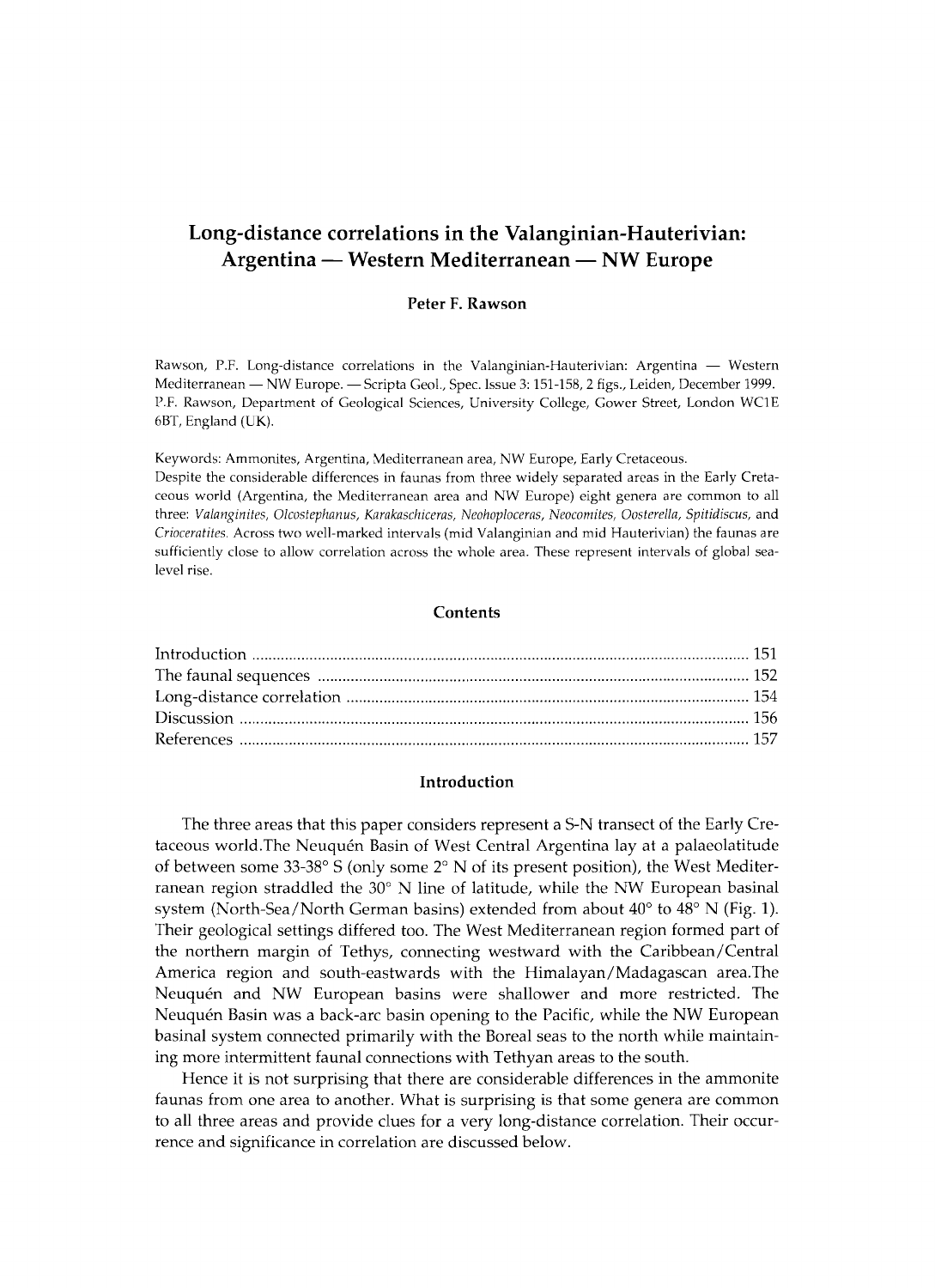## The faunal sequences

## The Neuquén Basin

The Valanginian to lower Barremian succession has been documented by Aguirre-Urreta & Rawson (1997, 1998), who have produced a detailed zonation (Fig. 2) based on a total of 16 sampled sections, mainly in the middle of the basin. The faunas consist of widely distributed (Tethyan-derived) and more regional (mainly Andean) genera. Diversity is low — at most levels the fauna is monogeneric.

Correlation with the standard sequences of the West Mediterranean region is difficult, but there are some levels where it can be attempted with confidence (Fig. 2) based mainly on some of the genera that are common to all three basins.



Fig. 1. Location of the three basins: Valanginian reconstruction (map modified and redrawn from Rawson, 1993, fig. 10.1).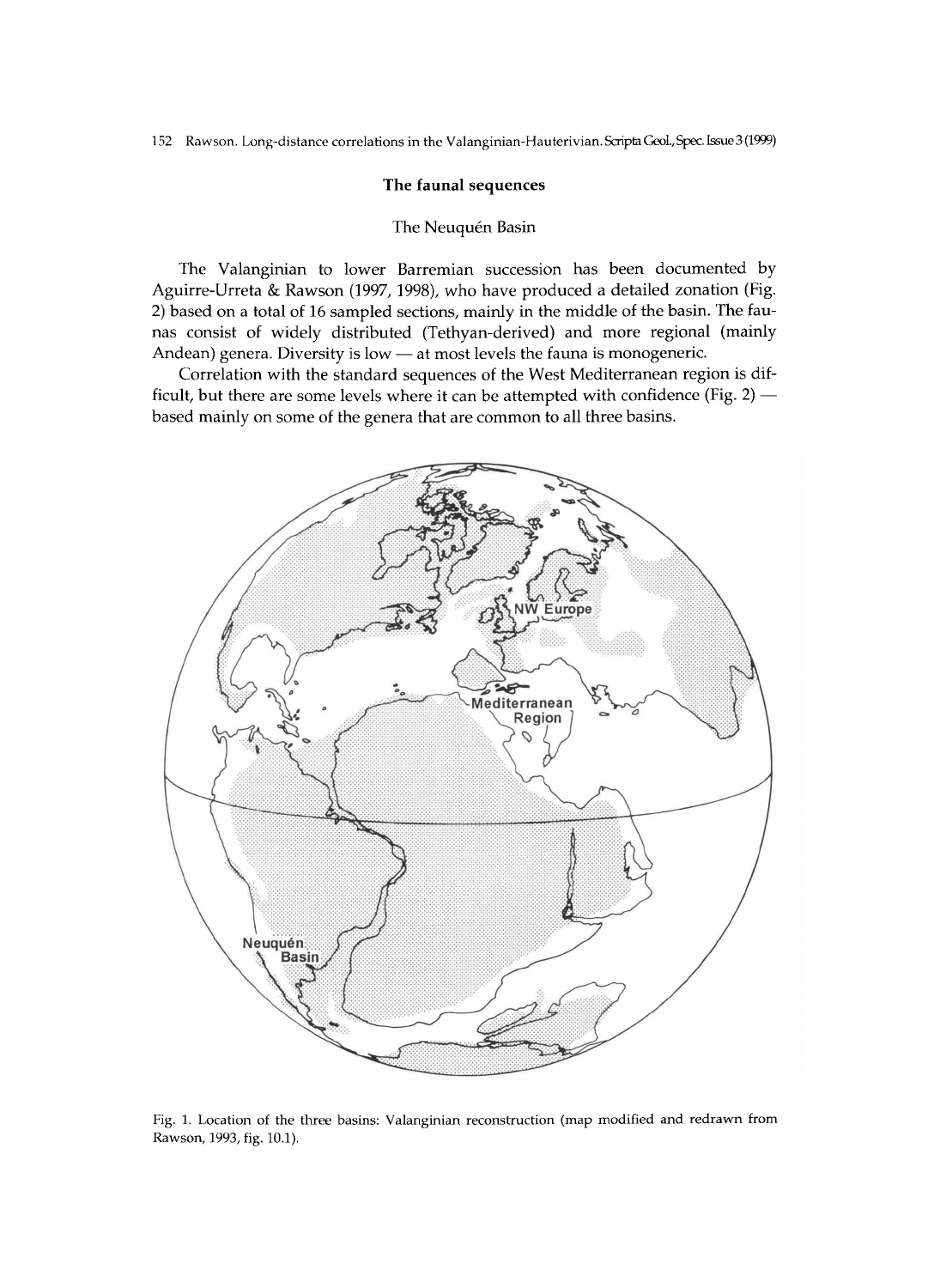| <b>ARGENTINE</b><br>ZONE / SUBZONE       |                        | <b>MEDITERRANEAN</b><br>ZONE / HORIZON |                            |                      | <b>NW EUROPEAN</b><br>ZONE     |
|------------------------------------------|------------------------|----------------------------------------|----------------------------|----------------------|--------------------------------|
| (Aguirre-Urreta &<br>Rawson, 1997, 1998) |                        | (Hoedemaeker, Company<br>et al., 1995) |                            |                      | (Rawson, 1995)                 |
|                                          |                        |                                        |                            |                      | Paracrioceras rarocinctum      |
| Paraspiticeras groeberi                  |                        | Spitidiscus hugii                      |                            |                      | S. (Craspedodiscus) variabilis |
| Crioceratites                            |                        | Pseudoth. angulicostata                |                            |                      | S. (Simbirskites) marginatus   |
| diamantensis                             |                        | Balearites balearis                    |                            |                      | S. (Craspedodiscus) gottschei  |
| Crioceratites                            |                        | Spitidiscus ligatus                    |                            |                      | S. (Milanowskia) speetonensis  |
|                                          | schlagintweiti         |                                        | Subsaynella sayni          |                      | S. (Speetoniceras)             |
| Spitidiscus riccardii                    |                        |                                        | Lyticoceras nodosoplicatum |                      | inversum                       |
|                                          | Weavericeras vacaensis |                                        |                            | Jeannot. jeannoti    |                                |
| Hopi.                                    | Hopl. gentilii         | loryi                                  |                            |                      | Endemoceras regale             |
| gentilii                                 | Hopl. sp. nov.         |                                        |                            | Crioceratites loryi  |                                |
| Hol.                                     | Olc. leanzi            |                                        |                            |                      | Endemoceras noricum            |
| neuguensis                               | Hol. compressum        | Acanthodiscus                          |                            |                      |                                |
|                                          | Hol. neuguensis        | radiatus                               |                            |                      | Endemoceras amblygonium        |
| Ρ.                                       | Neocomites sp.         |                                        | (unnamed)                  |                      | Olcostephanus                  |
| angulati-                                | Ch. ornatum            | N. (Te.)                               |                            | N. (Te.) callidiscus | densicostatus                  |
| formis                                   | Pseudofavrella         | pachy-                                 | Criosarasinella            |                      | Stoicoceras tuberculata        |
|                                          | angulatiformis         | dicranus                               | furcillata                 |                      | Dichotomites bidichotomoides   |
|                                          | O. (Lemur.) sp.        |                                        | O. (L.) nicklesi           |                      | Dichotomites triptychoides     |
|                                          |                        |                                        |                            |                      | Dichotomites crassus           |
| Olcost-                                  | Karakaschiceras        | Saynoceras verrucosum                  |                            |                      | D. (Prodichotomites) polytomus |
| ephanus                                  | attenuatus             |                                        |                            |                      | D. (Prodichotomites)           |
| atherstoni                               |                        |                                        |                            | K. inostranzewi      | hollwedensis                   |
|                                          | Olcostephanus          |                                        |                            |                      | Polyptychites hapkei           |
|                                          | atherstoni             | <b>Busnardoites</b>                    |                            | Olcostephanus        | Polyptychites clarkei          |
|                                          |                        | campylotoxus                           |                            | stephanophorus       | Polyptychites multicostatus    |
| Lissonia riveroi                         |                        |                                        |                            |                      | Polyptychites pavlowi          |
|                                          |                        | Thurmanniceras pertransiens            |                            |                      | Platylenticeras involutum      |
| "Neocomites" wichmanni                   |                        |                                        |                            |                      | Platylenticeras heteropleurum  |
|                                          |                        | Thurmanniceras otopeta                 |                            |                      | Platylenticeras robustum       |

Fig. 2. Zonal schemes for Argentina and NW Europe and their correlation with the standard Mediterranean zonation.

Note: The Mediterranean scheme is based on the Working Group's agreed scheme; the alternative zonation of Bulot & Thieuloy (1995) for part of the Valanginian is also indicated. Correlation of Argentine and Mediterranean sequences follows Aguirre-Urreta & Rawson (1997,1998), who correlated with Bulot & Thieuloy's (1995) scheme; that of the NW European and Mediterranean sequences follows Rawson (1995). Solid lines indicate confident correlation of either basin with the Mediterranean scheme, dashed lines indicate uncertainty. Correlation across the whole table, from Argentina to NW Europe, is only implied at the two intervals indicated by solid arrows.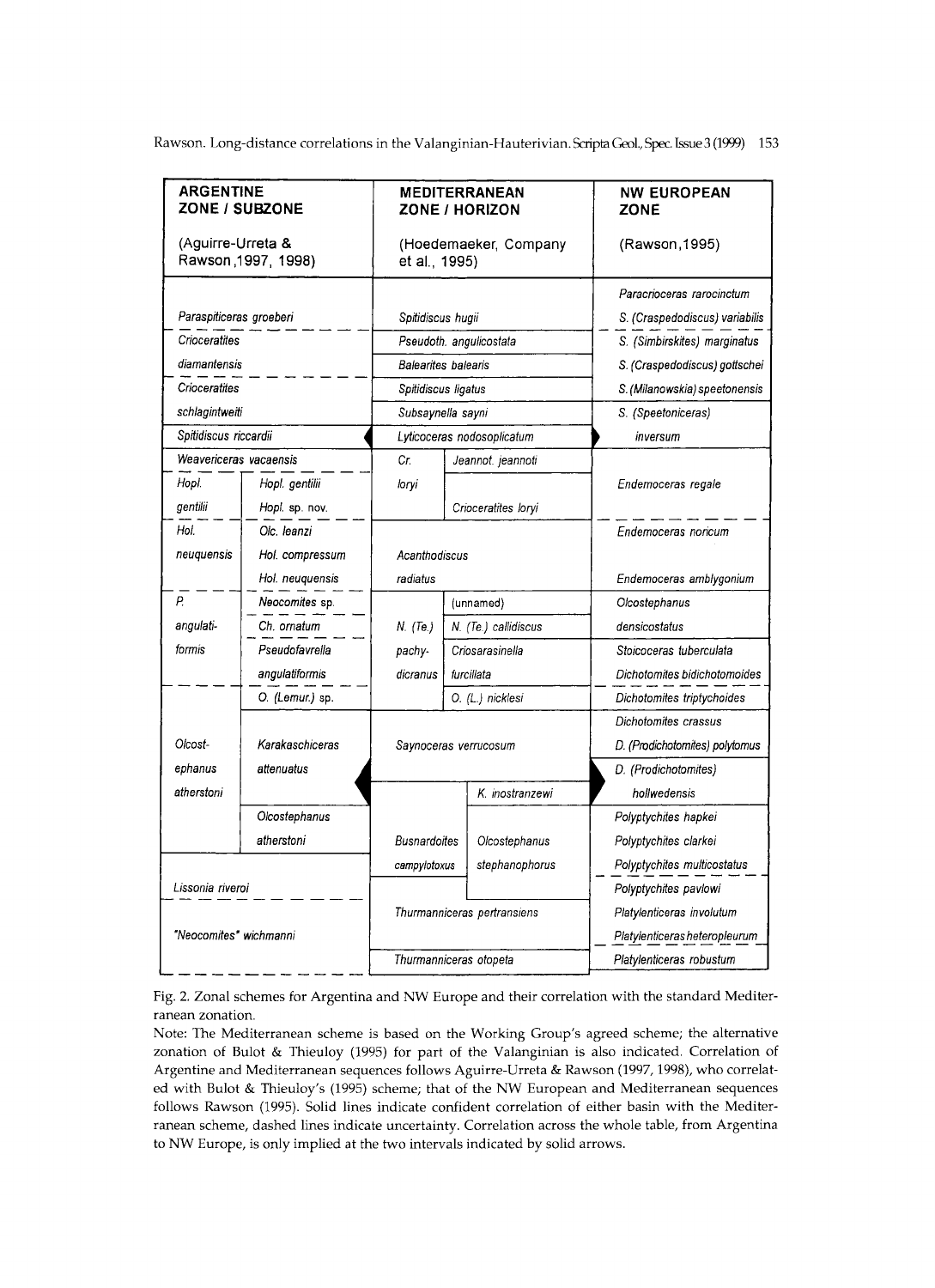## The Mediterranean area

At generic level, the faunas of this area are the most diverse so far documented. On a broad timescale, Rawson (1981, p. 515) noted that of the c. 55 Hauterivian genera then known, as many as 25 (45%) were recorded from the south-east of France. At the specific level, detailed range charts have been published for both individual and synthetic sections (e.g. Bulot & Thieuloy, 1995; Company, 1987; Hoedemaeker & Leereveld, 1995; Reboulet, 1995). Some of these include data on specific diversity. This wealth of distributional detail has formed the basis of a revised biostratigraphy of the region (Table 1) by our Working Group (Hoedemaeker et al., 1993).

While most of the ammonites of the Mediterranean area are typical Tethyan forms, Boreal immigrants occur at some levels.

#### The NW European (North Sea/North German) basin

A n extensive Early Cretaceous marine basin covered the present day North Sea area and extended eastward across much of northern Germany. Deposits of the western marginal area are exposed in eastern England, while there are more extensive (though often temporary) exposures in North Germany. The ammonite faunas are predominantly of Boreal origin, having much in common with those of the Barents shelf, Russian Platform and northern Siberia. But Tethyan immigrants occur at a number of levels through the Valanginian to Barremian sequence (see Rawson, 1995, for review), and together with Boreal immigrants to the Mediterranean area provide a means of correlating the two areas.

The Valanginian zones shown in Table 1 are based on the North German basin, where the sequence is much more complete; the Hauterivian to Barremian ammonite successions are very similar across the whole area. At many levels the faunas are essentially monogeneric, while at others several genera co-occur — especially where Tethyan immigrants appear.

#### Long-distance correlation

Historically, the Tethyan ammonite zonation of the Mediterranean area has been regarded as the global standard with which other sequences should be correlated as far as possible. Thus both the Argentine and NW European sequences have been correlated independently with this geographically intervening standard. While this can in turn indicate possible indirect correlations between Argentina and NW Europe, the occurrence of several ammonite genera common to all three areas provides a key to some firmer, long-distance correlations. But some anomalous distributions also occur among these forms.

The genera in common to all three areas are: *Valanginites, Olcostephanus, Karakaschiceras, Neohoploceras, Neocomites, Oosterella, Spitidiscus,* and *Crioceratites.* Most of these achieved an almost global distribution, though with the exception of *Crioceratites* in Arctic Canada (Jeletzky, 1964) they failed to penetrate the most northerly part of the Boreal Realm —the Arctic Region. Some had a short temporal range, others lived for several million years. Their use and limitations in correlation from Argentina to NW Europe are discussed below.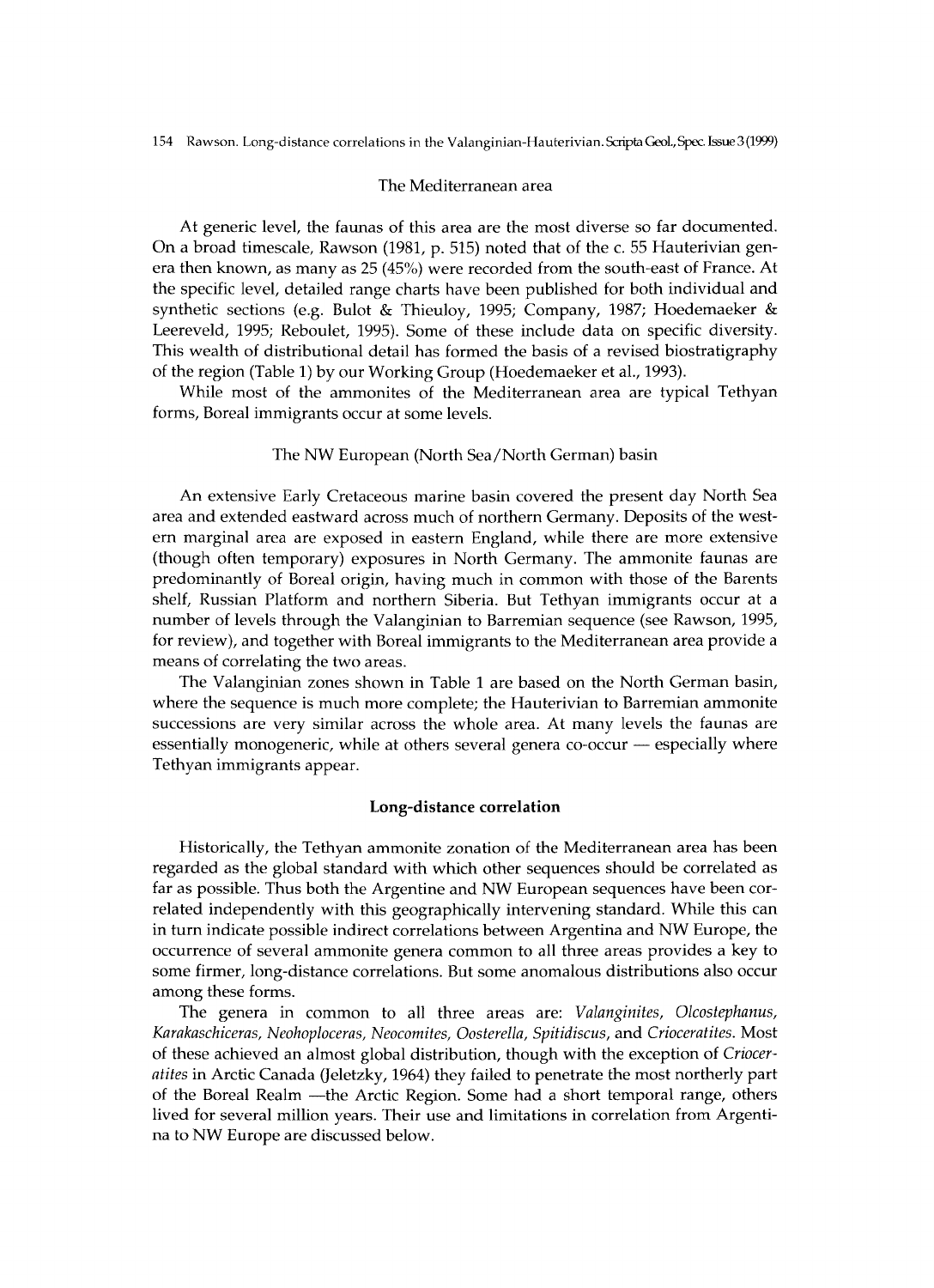## *Valanginites*

*Valanginites* is a distinctive, short-ranged olcostephanid that is best documented from the Mediterranean Region (Bulot, 1990; Company, 1987) and NW Europe (Kemper et al., 1981). There it is limited to a sequence of rocks spanning the lower/upper Valanginian boundary and (with associated *Karakaschiceras* and *Neohoploceras)* forms a particularly useful inter-regional marker. It is also known from Mexico and Colombia, where its stratigraphy has proved difficult to interpret in relation to the European sequences (but see discussion below).

From Argentina, Leanza & Wiedmann (1989) described a single *V. argentinicus*  from the Vaca Muerta Formation. This is well below the first rich *Olcostephanus* and *Karakaschiceras* faunas there, and thus seems anomalously low compared with the European records. Aguirre-Urreta & Rawson (1998) have now discovered another 12 specimens at two localities and confirmed that the taxon occurs at one thin level in the highest part of the basal Valanginian Zone of *Neocomites wichmanni,* i.e. just below the zone of *Lissonia riveroi.* 

### *Olcostephanus*

This is a long-ranged genus, appearing early in the Valanginian and dying out in mid-Hauterivian times. But in the European Valanginian there were two 'blooms', one in mid-Valanginian times and the other at the end of the Valanginian (Kemper et al., 1981; Bulot, 1990). In the Neuquén Basin the genus appeared suddenly and in abundance to provide the index fossil of the *atherstoni* Subzone. These *atherstoni* forms extend into the lower part of the overlying *attenuatus* Subzone. They appear close to the European *O. guebhardi* (Bulot, in Aguirre-Urreta & Rawson, 1997), indicating a possible correlation with the middle part of the Mediterranean *stephanophorus* Zone, where *O. guebhardi* reached its acme (Bulot & Thieuloy, 1995, table 2). Large examples are also close to the large, inflated *Olcostephanus* figured by Kemper et al. (1981) from the base of the *hollwedensis* Zone of North Germany.

Higher in the Argentine sequence a distinctive fauna of evolute forms appears, originally described by Leanza (1958) as *Simbirskites.* These are now placed in the *Olcostephanus* subgenus *Lemurostephanus,* and indicate a possible correlation with the *nicklesi* horizon of Spain and SE France. Unfortunately this form has not been found in NW Europe.

## *Karakaschiceras* and *Neohoploceras*

Both genera are well known from the Mediterranean Region. There, like *Valanginites, Neohoploceras* has quite a short range spanning the lower/upper Valanginian boundary, while *Karakaschiceras* is a little longer-ranging. Together with *Valanginites* they briefly invaded the NW European province too (high hollwedensis Zone). Forms closely comparable to European species invaded the Neuquén Basin briefly; their appearance marks the base of the *K. attenuatus* Subzone (Aguirre-Urreta & Rawson, 1997; Aguirre-Urreta 1998). The *attenuatus* Subzone has been correlated with the upper part of the *campylotoxus* Zone *(Karakaschiceras inostranzewi* Zone of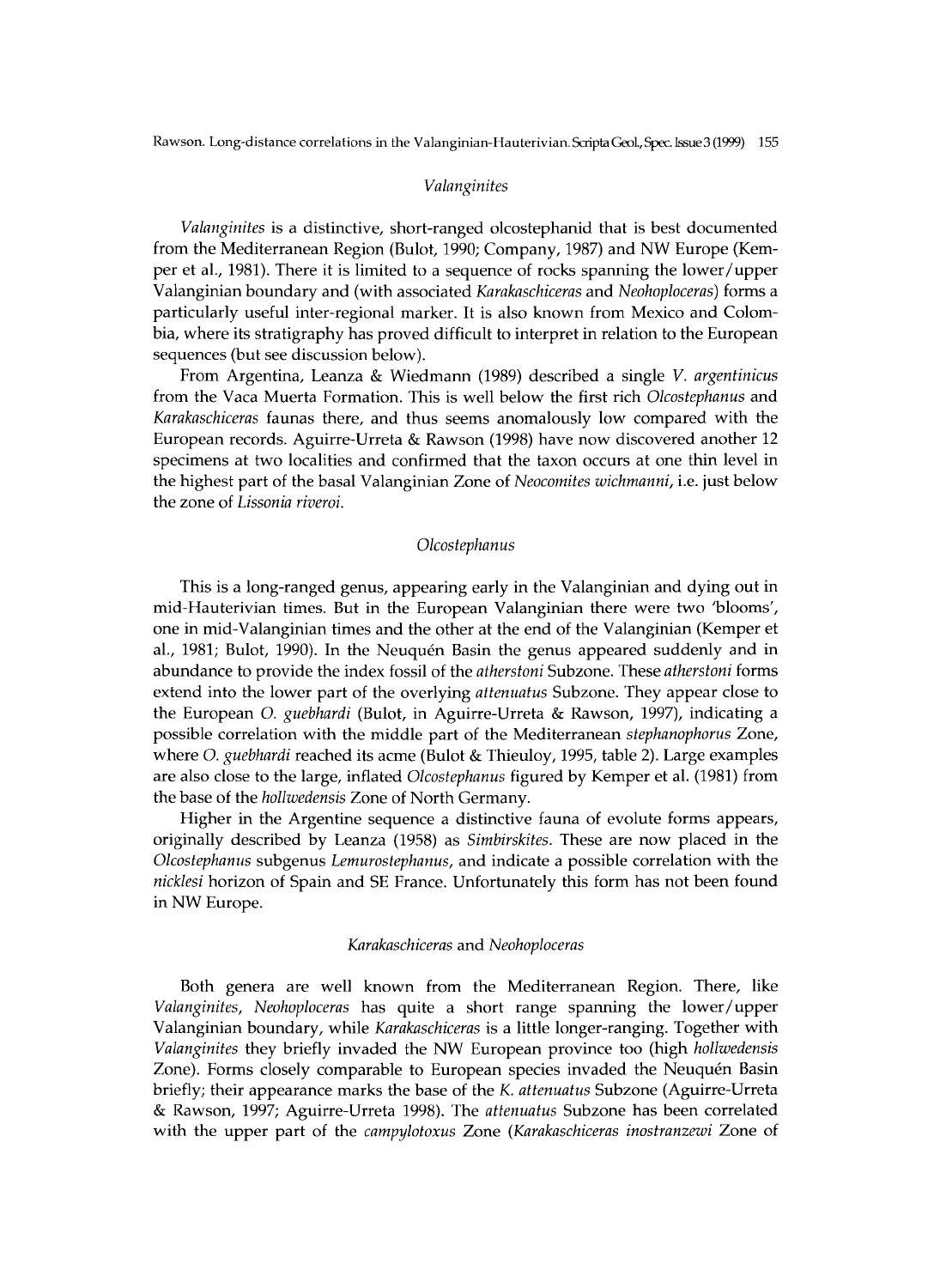Bulot & Thieuloy, 1995) and the *verrucosum* Zone of the Mediterranean area (Aguirre-Urreta & Rawson, 1997). Rawson (1995) correlated these Mediterranean zones with the *hollwedensis* to *crassus* Zones of NW Europe (Fig. 2).

#### *Neocomites*

This well-known Tethyan genus occurs also in Argentina and at one level *(Neocomites* sp. Subzone) provides a clue for correlation with the Mediterranean area, though the Argentine species are not identical to Mediterranean taxa. Rare *Neocomites*  are recorded from the upper Valanginian of North Germany (Kemper et al., 1981) but again do not compare closely with Argentine forms.

# *Oosterella*

*Oosterella* is not a common genus anywhere. It is best known from the Mediterranean Region where it ranges from the mid Valanginian to the lower part of the *radiatus* Zone at the base of the Hauterivian. Two specimens are known from the Neuquen Basin (Aguirre-Urreta & Rawson, 1996) and help to constrain the age of the *Neocomites* sp.*/Holcoptychites nequensis* Subzones there. Rare specimens are also recorded from the upper Valanginian of North Germany (Kemper et al., 1981) but, like *Neocomites,* do not provide evidence for correlation with Argentina.

#### *Spitidiscus*

*Spitidiscus* is a long-ranging (lower Hauterivian to lower Barremian) and widely distributed genus in Tethyan areas. But in Argentina and NW Europe its occurrence is much more restricted. In Argentina forms comparable with Mediterranean *Spitidiscus* of the mid-Hauterivian *nodosoplicatum* Zone (Bulot, pers. commun.) appear in black shales at the base of the Upper Agrio Member (Aguirre-Urreta & Rawson, 1997, fig. 6c-g). In NW Europe there are two main levels — in the highest part of the *regale* Zone and in the upper part of the *speetonensis* Zone (Kemper et al., 1981). A *Spitidiscus*  cf. *subcassida* from the high *regale* Zone at Speeton in eastern England (Kemper et al , 1981, pl. 34, figs. 9-10) belongs to the same group as the Argentine and *nodosoplicatum*  Zone forms.

#### *Crioceratites*

*Crioceratites* is another long-ranging genus (upper Valanginian to Barremian). But it bloomed' in the mid Hauterivian, when forms of the *nolani-duvalii* group spread rapidly over much of the world (Rawson, 1981). In both NW Europe and Argentina these forms first appeared just after the invasion of *Spitidiscus,* and examples from both areas are virtually indistinguishable from typical Mediterranean forms.

# Discussion

Not all of the genera discussed above are important for long-range correlation, and those that may be of value have to be examined critically. In particular, the short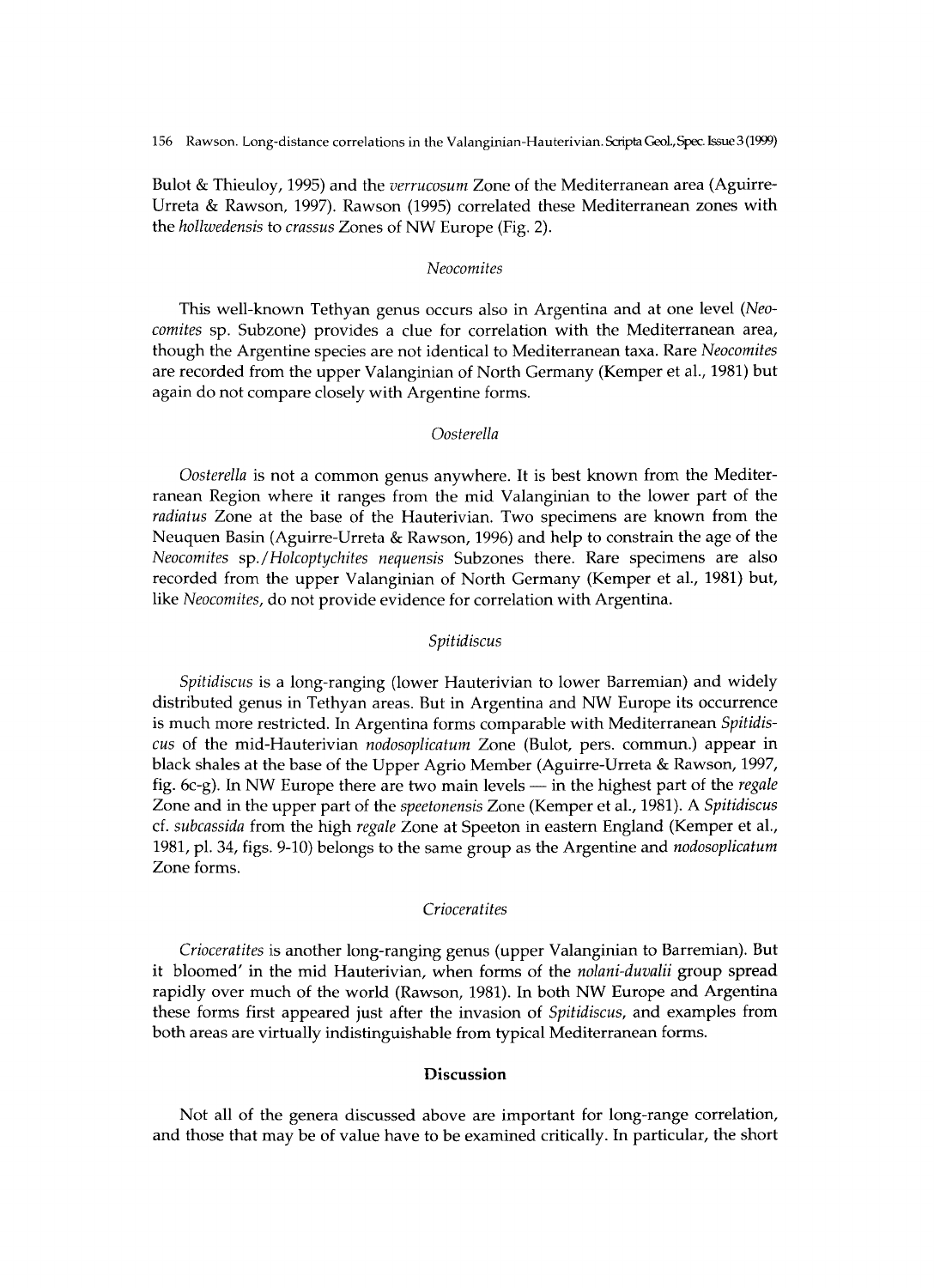vertical range but wide geographical distribution of *Valanginites* in Europe could suggest that the horizon of this taxon in Argentina should be correlated with a level at about the middle of the Mediterranean Valanginian. But if that were so, then what would one correlate the higher Argentine *Olcostephanus* and *Olcostephanus/Karakaschiceras/Neohoploceras* assemblages with? Conversely, if the latter are correlated with the corresponding Mediterranean assemblages, then what does the Argentine *Valanginites* fauna correlate with?

*Valanginites* may have originated in the Colombian/Central American area, where it first appeared earlier than in Europe, and had a longer time range (Aguirre-Urreta & Rawson, 1998). The Argentine records would thus represent a brief-lived invasion of an early form, while the European records would represent a later invasion. In this context, it is interesting to note that Faraoni et al. (1997, pl. 5, fig. 14) have recently figured as *Valanginites* sp. a poorly preserved ammonite from the *petransiens*  Zone of the Chiaserna-Monte Catria section of the Italian Appenines. If this is a true *Valanginites* then the record could be of similar age to the Argentine forms.

Close ties between all three areas can then be made at two levels (Fig. 2). The first is in the mid Valanginian. Here, there is a close similarity in the *Olcostephanus* and neocomitid faunas. *Olcostephanus* of the *atherstoni/guebhardi* group appeared in abundance firstly in the Argentine and Mediterranean sequences, eventually spreading briefly to NW Europe. In the former sequences it was then joined by *Karakaschiceras* and *Neohoploceras*, both of which also migrated briefly to NW Europe, along with *Valanginites* and the short-lived Mediterranean zonal index *Saynoceras verrucosum*  (Kemper et al., 1981, pl. 36, figs. 7-10; pl. 38, figs. 9-10).

In the mid Hauterivian there is a comparable picture. *Spitidiscus* spread from the Mediterranean area southward to Argentina and northward to NW Europe, followed almost immediately by *Crioceratites* of the *nolani/duvalii* group.

As I have previously discussed in some detail (Rawson, 1993, 1994), both levels represent intervals of significant global sea level rise. On both occasions some ammonite spread far beyond their normal areas of distribution to provide a key for long distance correlation. On other occasions, migration of Tethyan ammonites into one or other of the Argentine and NW European basins facilitated correlation between the individual basin and the Mediterranean Tethys.

#### **References**

- Aguirre-Urreta, M.B. , 1998. The ammonites *Karakaschiceras* and *Neohoploceras* (Valanginian Neocomitidae) from the Neuquen Basin, West-Central Argentina. — J. Paleont., 72: 39-59.
- Aguirre-Urreta, M.B. & P.F. Rawson, 1996. *Oosterella* (Ammonoidea, Early Cretaceous) from the Neuquén Basin, Argentina. - N. Jb. Geol. Paläont., Mh., 1996, 8: 453-460.
- Aguirre-Urreta, M.B. & P.F. Rawson, 1997. The ammonite sequence in the Agrio Formation (Lower Cretaceous), Neuquén Basin, Argentina. — Geol. Mag. , 134: 449-458.
- Aguirre-Urreta, M.B. & P.F. Rawson, 1998. Stratigraphie position of *Valanginites, Lissonia,* and *Acantholissonia* in the Lower Valanginian (Lower Cretaceous) ammonite sequence of the Neuquén Basin, Argentina. In: F. Olóriz & F.J. Rodríguez-Tovar (eds.) Advancing Research on Living and Fossil Cephalopods. - Kluwer Acad./Plenum Publ., New York etc.: 521-529.
- Bulot, L., 1990. Evolution des Olcostephaninae (Ammonitina, Cephalopoda) dans le contexte paléobiogéographique du Crétacé inférieur (Valanginien-Hauterivien) du Sud-Est de la France. — Thèse, Univ. Bourgogne, Dijon: 1-177,17 pis.